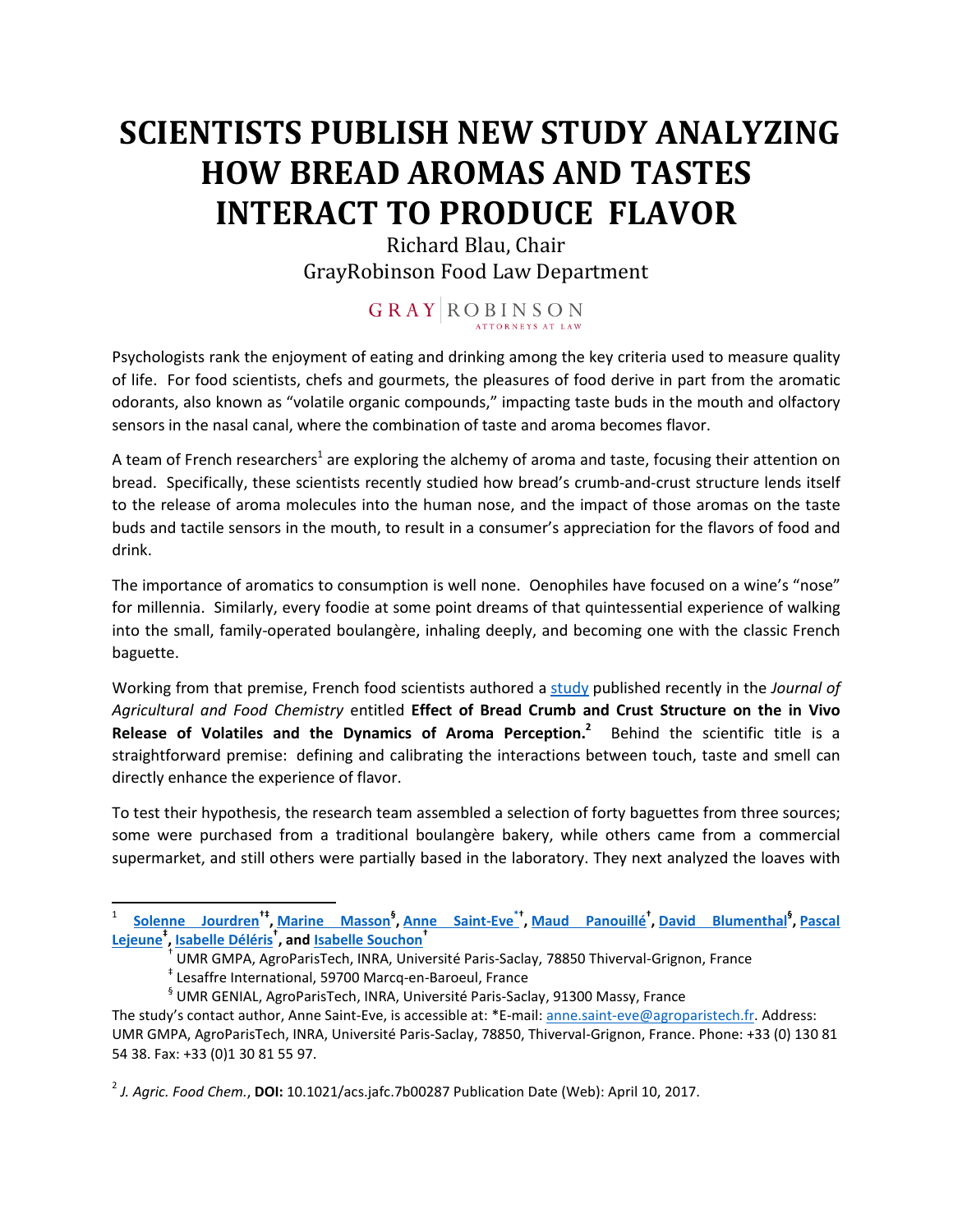laboratory equipment that identified and measured each loaf's volatile compounds. According to the study's authors, "Bread is a good tool to study the impact of structure on [volatile organic compound] release because of its structural complexity: it is composed of a porous crumb surrounded by a rigid crust."

The scientists then selected nine loaves for a human test: five from three local bakeries, one from a supermarket, and three partially baked (mostly baked, but not fully crusted) in the lab. They fed the bread to eight volunteers, each of whom was fitted with a special detector, whose receiver consisted of two stainless steel nostril plugs attached to a pair of eyeglasses "so that the participants could eat relatively normally."

Under the testing protocol, each participant received a sample of one of the bread types, took a bite of the bread, and exhaled through the nose into the machine. The researchers measured each exhalation to identify which volatile compounds in what quantifiable levels were released through the eating and exposed to the consumer. The researchers also measured each subject's chewing behavior and the resulting bolus<sup>[3](#page-1-0)</sup> at the moment of swallowing, again measuring the impact on the release of volatile compounds.

Finally, the researchers had each subject characterize what each sample smelled like using a multiple choice selection. For the bread crumb-only samples from the non-crusted bread, there were four descriptive odorant options: "wet flour", "fermented", "wheat", and "butter." For the crumb-and-crust samples, there were seven different odorant descriptors to choose from: "wet flour", "fermented", "wheat", "roasted cereals", "cardboard", "toasted", and "grilled." These data were analyzed to identify "crust markers" for qualifying and quantifying the intensity of the taste experience.

The baking of bread is a chemistry all its own. A range of variables influence everything from size, weight and texture to color, moisture and aroma. For true bakers, crumb and crust are no accident.

Breads with denser, more rigid crumb structures generally received high marks for releasing aromatic odorant compounds, and crusts measurably released more aromatics than did the crumbs. The scientists hypothesized that a more rigid or crunchier texture might enhance the aroma-flavor connection because "during consumption, the crust is probably broken down more rapidly than the crumb due to its placement on the bread's surface and its brittle structure, thus leading to a faster release of crust markers." They also found that "greater muscular activity" while chewing "appears to release greater amounts" of the volatile molecules.

According to the abstract of the published article:

The objective of this study was to investigate for the first time the influence of bread structure, volatile compounds, and oral processing on aroma perception. 3 types of French baguette were created using the same raw ingredients but different breadmaking processes; they consequently varied in their crumb and crust structures. We characterized the initial volatile profiles of two bread structural subtypes—namely bread crumb and bread crumb with crust—using proton transfer reaction–mass spectrometry (PTR–MS) headspace analysis. Three types of bread were characterized by thirty-nine ion fragments from m/z 45 to 139. We then conducted a study in which 8 participants

<span id="page-1-0"></span> $3$  A bolus is a small, rounded mass of a substance, especially of chewed food.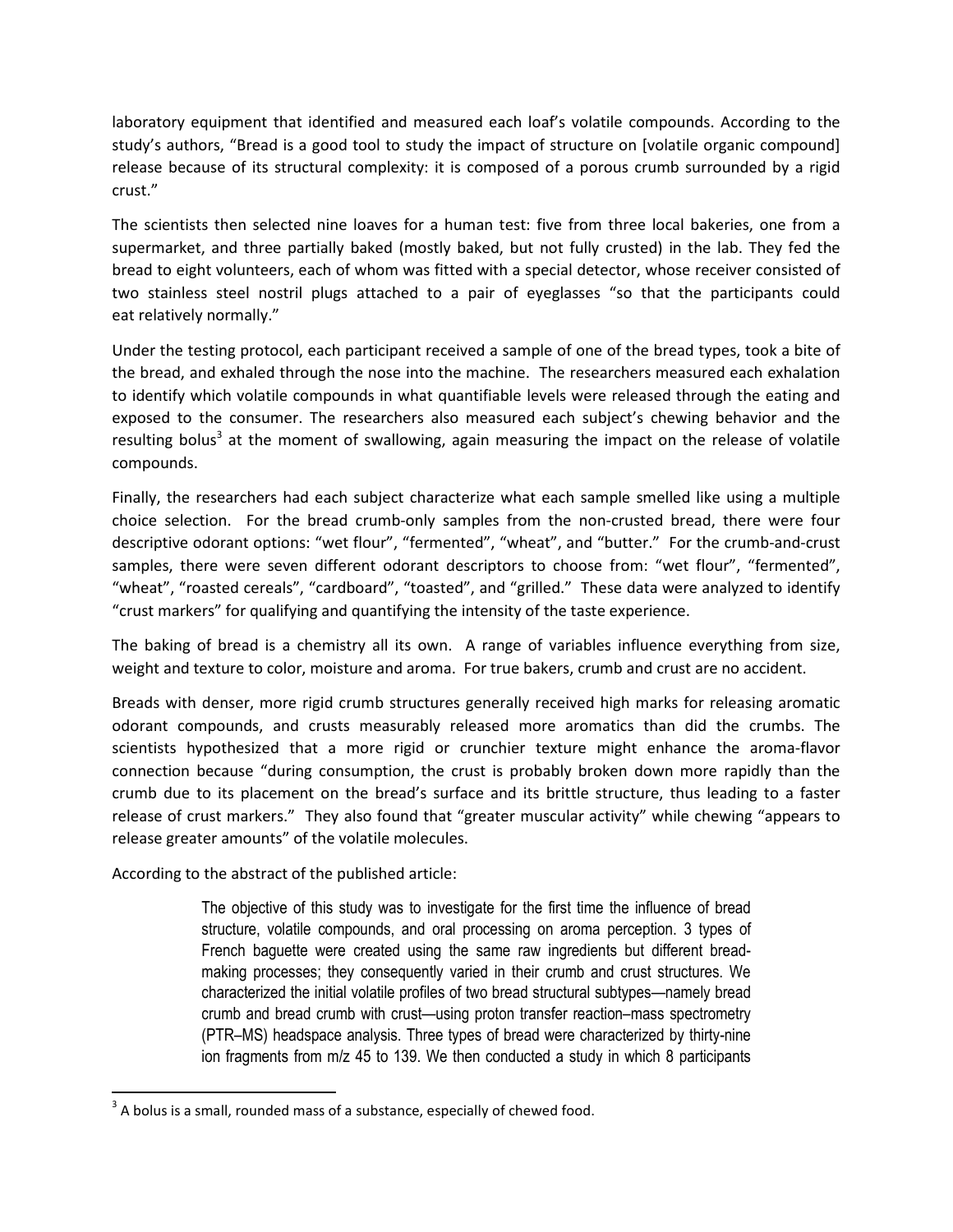scored aroma attribute intensities for the different bread types and subtypes at 3 key stages of oral processing (10, 40, and 100% of individual swallowing time). At these 3 time points, we collected boli from the participants and characterized their volatile profiles using PTR–MS headspace analysis. The results suggest saliva addition dilutes volatile compounds, reducing volatile release during oral processing. Thus, a bread with high porosity and high hydration capacity was characterized by a low volatile release above boli. We examined the relationships between 4 aroma attributes of bread crumb with crust and 24 discriminatory fragment ions found in boli headspace. This study demonstrated for the first time that the perceived aroma of crumb with crust was influenced more by volatile profiles than by crumb texture. It thus contributes to our understanding of aroma perception dynamics and the mechanisms driving volatile release during oral processing in bread.<sup>4</sup>

## *The bottom line results of this study?*

- 1. Sensory and chemical analyses were conducted on three structurally distinct breads and their boli.
- 2. Volatile profiles above bread boli, analyzed with Proton Transfer Reaction Mass Spectrometry (PTR-MS)<sup>5</sup> [v](#page-2-0)aried highly across oral processing.
- 3. Whatever the crumb structure, the crust brought high variability in volatile profiles and aroma.
- 4. The study originality was to quantify the variations of perceived aroma across bread consumption.
- 5. Perceived aroma of crumb with crust was influenced more by volatile profiles than by food texture.

<sup>4</sup> *Publication: Gaining deeper insight into aroma perception: An integrative study of the oral processing of breads with different structures*. Available from:

https://www.researchgate.net/publication/312412353 Gaining deeper insight into aroma perception An inte grative\_study\_of\_the\_oral\_processing\_of\_breads\_with\_different\_structures [accessed Apr 15, 2017].

<span id="page-2-0"></span><sup>&</sup>lt;sup>5</sup> Proton Transfer Reaction – Mass Spectrometry (PTR-MS) is the benchmark method for simultaneous real-time monitoring of volatile (organic) compounds without sample preparation in very low concentrations. The process is analytical chemistry technique that uses gas phase hydronium ions as ion source reagents. PTR-MS is used for online monitoring of volatile organic compounds in ambient air. *See,* Andrew M. Ellis; Christopher A. Mayhew, *Proton Transfer Reaction Mass Spectrometry: Principles and Applications*. (Wiley 2013) at pp. 15–17 (ISBN 978-1- 118-68412-2).